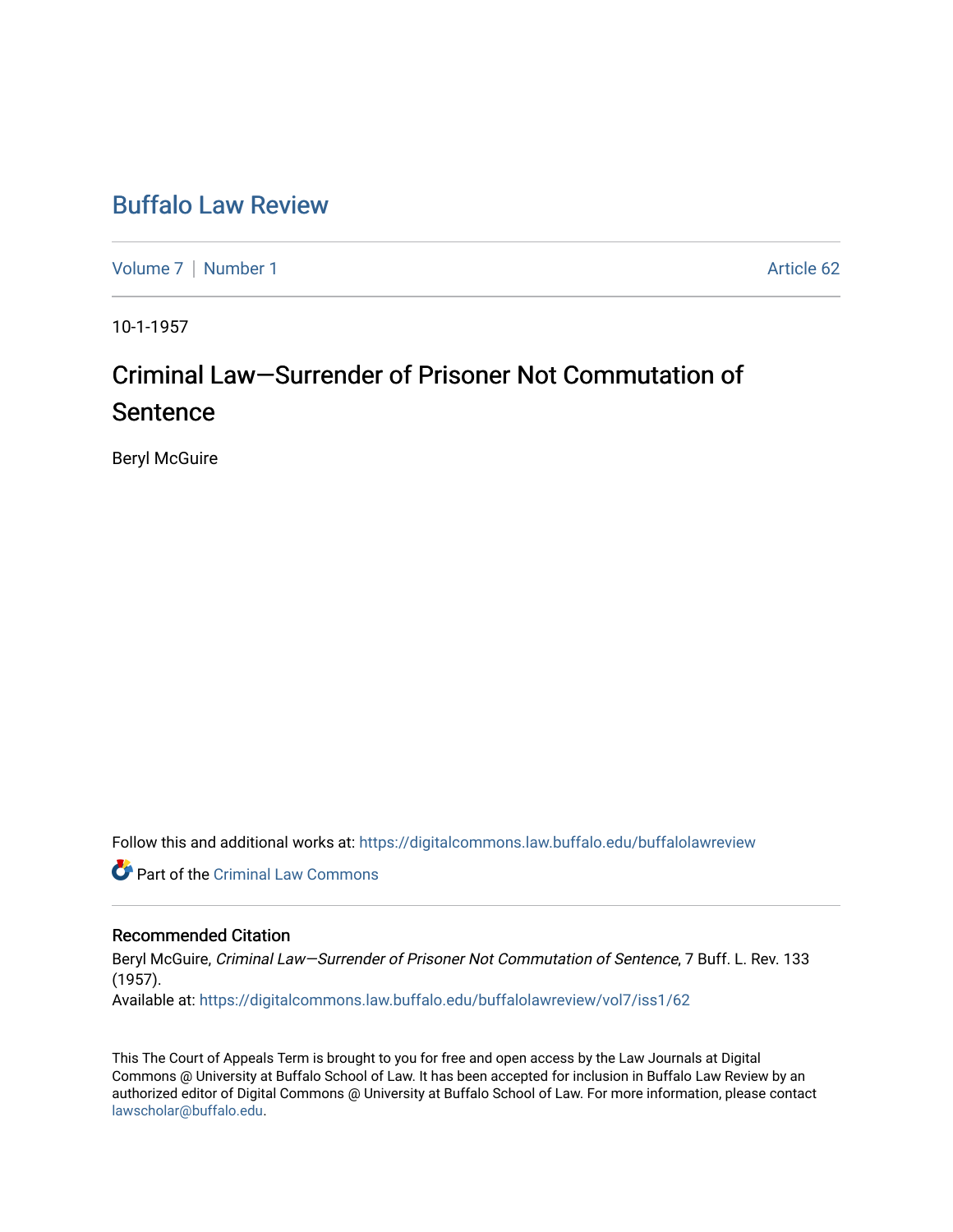### *COURT OF APPEALS, 1956 TERM*

he is returned to prison, he is still subject to the jurisdiction of the Board of Parole<sup>76</sup> and therefore subject to the penalty imposed by section 219.

Although as the dissent points out, the defendant had even been arrested in Texas by virtue of a New York warrant for violation of his parole and subsequently released because no one from the New York Board of Parole appeared to take him into custody, prior to the commission of the crime in Texas, he should still be considered to be on parole within the meaning of section 219. A contrary holding would favor the parolee, who had previously violated his parole in addition to committing a felony, over the parolee, who had not violated his parole before committing the same crime.

# Surrender **Of** Prisoner Not Commutation **Of** Sentence

Surrender by the Governor of'the State of New York of a prisoner to be tried for a crime in another state does not amount to a commutation of the New York sentence although the time spent in the other state's prison is deducted from the New York sentence.

It was so held in *People ex rel. Reynolds v. Martin77* concerning a prisoner who was under sentence of from twenty years to life for second degree murder. Shortly thereafter, the State of Pennsylvania applied to the Governor of this state for surrender of the prisoner to be tried for first degree murder. (This surrender should be within a reasonable time after the commission of the crime and is based upon reciprocal comity.) 78 The Governor agreed, provided that if the prisoner was acquitted or received a lesser sentence than the New York sentence, he was to be returned to New York to finish his term here; but if convicted and sentenced to life imprisonment or execution he was to be left in the custody of the State of Pennsylvania.

The prisoner was convicted and sentenced to life imprisonment, fifteen years later the Governor of Pennsylvania commuted the sentence to fifteen years and one month, also providing for the prisoner's return to New York. Upon his return to Attica State Prison a writ of habeas corpus was sued out. The writ was dismissed and upon appeal the dismissal was affirmed by the Appellate Division.79

The Court of Appeals reasoned, in affirming, that the Governor of New York had not commuted the sentence since this power must be exercised formally according to the constitution and implementing statutes.<sup>80</sup> Also, the Governor's

<sup>76.</sup> See note 72 *supra.*

<sup>77. 3</sup> N.Y.2d 217, 165 N.Y.S.2d 26 (1957).<br>78. People ex rel. Rainone v. Murphy, 1 N.Y.2d 367, 153 N.Y.S.2d 21 (1956)<br>79. 2 A.D.2d 646, 151 N.Y.S. 2d 626 (4th Dep't 1956).

**<sup>80.</sup>** N.Y. CONST. art. IV, **§4;** N.Y. **CODE CRIm.** PRoc. §§692-697.